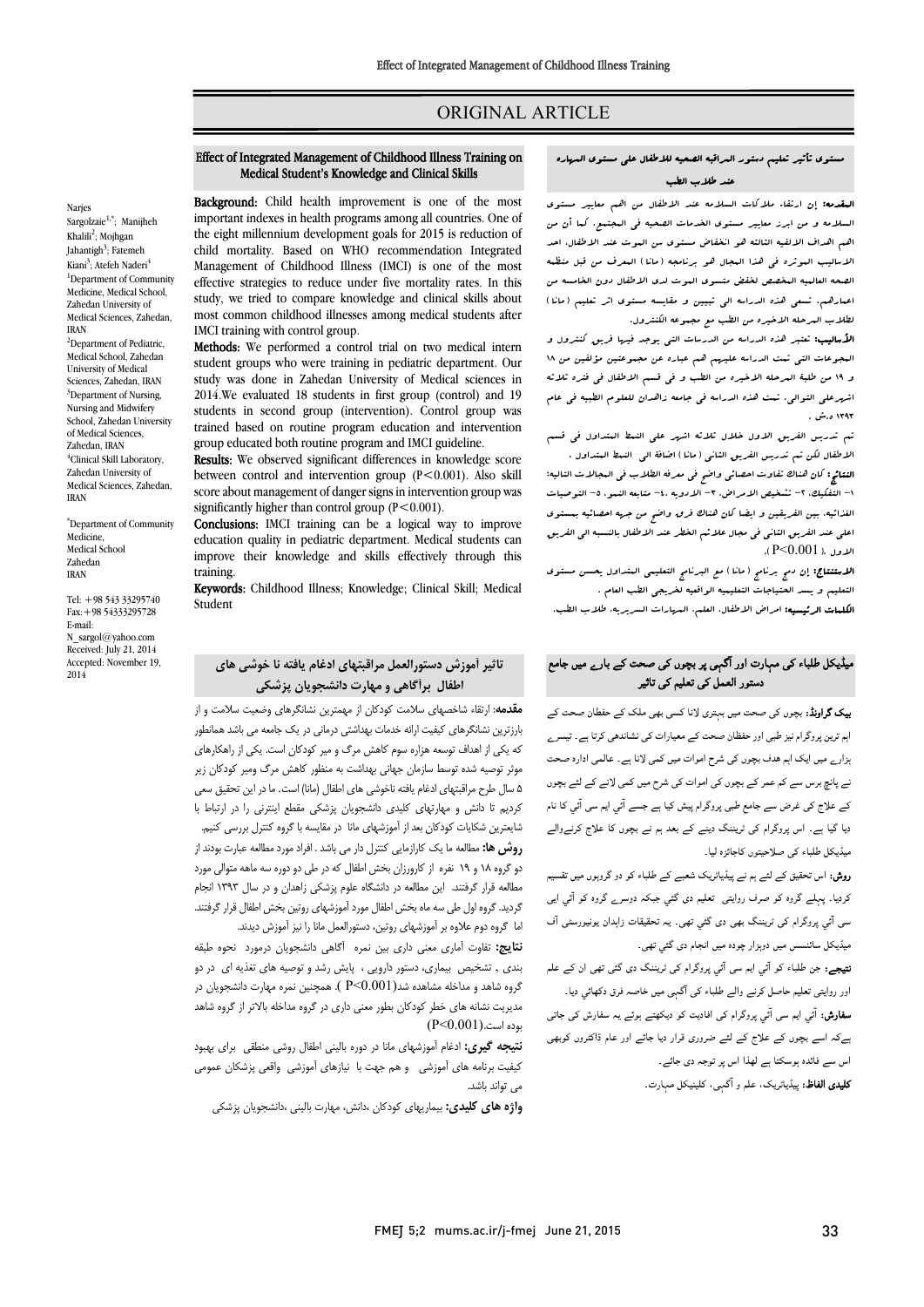$\overline{a}$  $\overline{a}$ 

# INTRODUCTION

 The most important purpose of medical sciences universities is educating efficient and expert manpower and providing facilities and conditions for promoting health. Medical education policy makers believe that medical education system should proceed and develop in a way that it can utilize the latest universal scientific achievements which are health services relevant to society needs regarding the compatible with society needs.

 Improving children health and promoting children health indicators are of the most important society health status indicators and of the most prominent quality indicators of providing medical services in community. As one of the development purposes of the third millennium is declining<br>children mortality (1-3) children mortality (1-3).

 One of the effective solutions recommended by WHO to decline mortality of children under 5 is integrated managements of childhood illness (IMCI) which its<br>interresting effective a grapesting shildren health has been proved in many populations (4). The overall purpose of IMCI is to decline mortality of children under 5 due to prevalent intervention efficacy on promoting children health has been childhood illnesses.

 counseling of ill children is done in two groups of under 2 month old and 2 months to 5 years old in IMCI strategy based on the inserted information in two booklets, IMCI strategy is Evaluation, classification, treatment, follow-up and being carried out in all Iranian rural health centers now.

being carried out in all Iranian rural health centers now.<br>The most part of general practitioner's clients are children and also, in the first level of health network system in deprived and remote regions like rural areas, patients only have access to general practitioners (GP). Then enough expertise in management of the most common children complaints for GPs equipments is of great significance. We tried in this study to compare knowledge and clinical skills of medical students related to the most common children complaints after IMCI  $\overline{a}$ especially in conditions with lack of diagnostic and therapeutic education with control group.

### METHODS RESULTS

 This study is a control trial. Participants were two groups of 18 and 19 interns of pediatric course that were evaluated during two periods of three months during 2014. We criteria were every intern medical student who started pediatric course for first time and exclusion criteria contained; students who failed internship pediatric course selected this student by convenience sampling. Inclusion before.

 Students allocation in two groups was randomly because we didn't have any selection criteria for each group and total grade point average in two groups were not statistically different. First group from 21 march to 21 Jun 2014) selected  $2014$ ) selected as intervention group. Also because pediatric course conditions have been the same during two periods regarding pediatricians, students' shifts and ordinary as control group and second group (22 Jun to 22 September educational programs.

eaucationai programs.<br>This study was single-blind; examiners were blind because they didn't know about coarse education details and examined method was same in the two groups.

 The first group have been trained routine pediatric training and were evaluated at the end of the period but the second group were trained IMCI in addition to routine trainings. training included workshops in clinical skills laboratory; theoretical and practical training in clinics based on IMCI From the beginning of the second month of the course their instructions and were evaluated at the end of the course. At the end of every course we evaluated students as below:

 At first students' skills were evaluated by Observed Structured Clinical Examination (OSCE) in clinical skills laboratory and designing six clinical stations. 6 items of the most common and crucial children complaints were as a score. Content validity of OSCE was confirmed by pediatric and community medicine departments based on proposed in those 6 stations and students' skill was assessed IMCI booklets.

 Then a questionnaire was used to examine students' common children complaints and management stages. It includes 5 open ended questions which assess knowledge in cases of classification, illness diagnosis, drug prescription, growth monitoring and nutritional recommendations. One have to mention, totally 18 key points related to classification and diagnosis of illnesses should have been mentioned. Proper treatment selection included 9 total correct responses, 7 scores were considered for nutritional knowledge. This questionnaire was designed based on positive score was allocated to key points which students recommendation and key points of growth monitoring.

Finally total scores of the questionnaire were calculated and its mean was analyzed by Mann Whitney statistical test. (Three pediatricians and one community medicine specialist confirmed the content validity of the questionnaires based<br>as a MCI haddet and its additional understand has alleged on 15 medical students before intervention and we on IMCI booklet and its reliability was evaluated by piloting calculated Cronbach alpha as 0.81.)

 We analyzed data by Mann Whitney test and significance level  $\overline{a}$ considered as 0.05.

 $\overline{a}$ 

 This study was done on 38 medical students who were passing internship course during 2014. The first group included 18 students (3 males and 15 females). The mean rank of total grade point average (GPA) of these students has been summarized separately for two groups in table 1. Based on Mann Whitney test we did not observe any significant included 19 students (7 males and 12 females) second group statistical difference between them.

 Scores of students knowledge has been summarized in three domains of 1. Proper classification and illness diagnosis 2. Proper treatment choice and 3. Nutritional recommendations and growth monitoring in table 2. As it shows, there was control and intervention groups based on mann whitney test significant statistical difference between students scores in  $(P<0.001)$ .

 As we see in table 3, mean rank of students skills scores of managing children dangerous signs was significantly higher in intervention group than control group (based on mann whitney test)  $(P < 0.001)$ whitney test)  $(P<0.001)$ .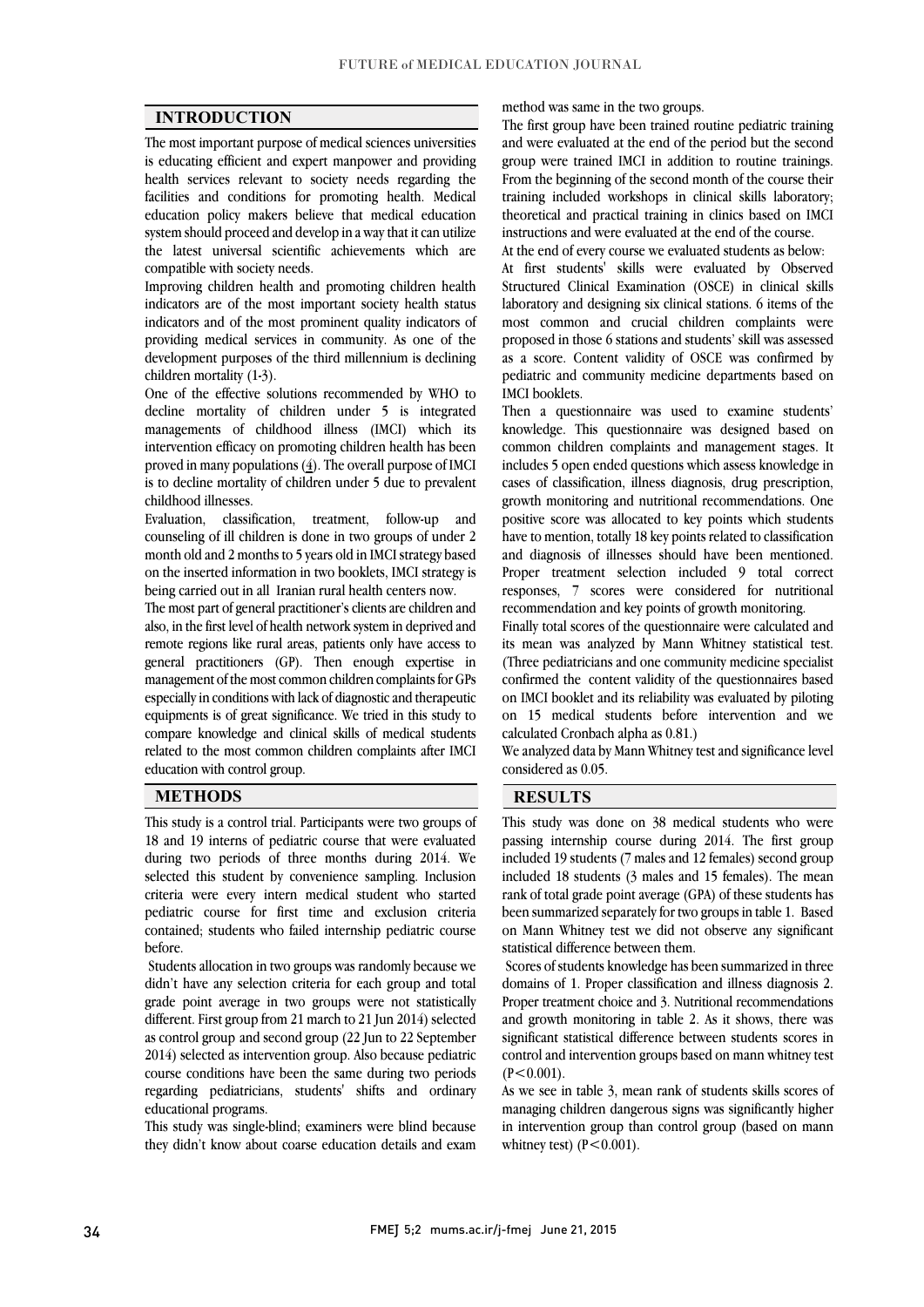#### Effect of Integrated Management of Childhood Illness Training

|              | <b>Number</b> |             |                   | <b>Mean Rank of</b> |                                  |
|--------------|---------------|-------------|-------------------|---------------------|----------------------------------|
| Group        | Percent       | Male/Female | Age Mean<br>Range |                     | <b>Total Grade Point Average</b> |
| Control      | 19<br>100%    | 12/7        | 24.3<br>$23 - 27$ | 17.63               |                                  |
| Intervention | 18<br>100%    | 15/3        | 24.6<br>$23 - 28$ | 20.11               | P Value: $0.429$                 |

 Table2. Comparison of knowledge means rank of score in 3 parts about the most common childhood illness between control and intervention and intervention and intervention and intervention and intervention and intervention and intervention and intervention and intervention and intervention and intervention and intervention and a matt

| control and intervention group                                                                                                                  |                            |                          |                                     |              |  |
|-------------------------------------------------------------------------------------------------------------------------------------------------|----------------------------|--------------------------|-------------------------------------|--------------|--|
|                                                                                                                                                 | Group                      | <b>Number</b><br>Percent | <b>Mean Rank of</b><br><b>Score</b> | P value      |  |
| Diagnosis and Classification                                                                                                                    | Control                    | 19<br>100%               | 12.24                               | < 0.001      |  |
|                                                                                                                                                 | Intervention               | 18<br>100%               | 26.14                               |              |  |
| <b>Treatment Choice</b>                                                                                                                         | Control                    | 19<br>100%               | 11.95                               | $\leq 0.001$ |  |
|                                                                                                                                                 | 18<br>Intervention<br>100% |                          | 26.14                               |              |  |
| Nutritional Recommendation and Growth Monitoring                                                                                                | Control                    | 19<br>100%               | 13.16                               | < 0.001      |  |
|                                                                                                                                                 | Intervention               | 18<br>100%               | 25.17                               |              |  |
| Based on Mann Whitney test there was significant statistical difference between students mean rank scores in control and<br>intervention groups |                            |                          |                                     |              |  |

 $\overline{a}$ 

| Table 3. Comparison of Skill means rank of score in<br>management of the most common childhood illness<br>between control and intervention group                            |                                                          |       |         |  |  |  |  |
|-----------------------------------------------------------------------------------------------------------------------------------------------------------------------------|----------------------------------------------------------|-------|---------|--|--|--|--|
| Group                                                                                                                                                                       | <b>Mean Rank</b><br><b>Number</b><br>of Score<br>Percent |       | P value |  |  |  |  |
| Control                                                                                                                                                                     | 19<br>100%                                               | 10.63 | < 0.001 |  |  |  |  |
| Intervention                                                                                                                                                                | 18<br>100%                                               | 27.83 |         |  |  |  |  |
| Based on Mann Whitney test mean rank of students skills<br>scores of managing children dangerous signs was significantly<br>higher in intervention group than control group |                                                          |       |         |  |  |  |  |

 Students were asked at the end to state their viewpoints about the appropriateness of pediatric course trainings for achieving necessary skills of managing patients outside the hospital. The most important viewpoints in control group needs (100% of students) and 2. Unnecessary specialized trainings (70% of students). Intervention group were asked the same questions, 16 students (89%) mentioned that specialized training were not necessary, they obviously increased training workshops and clinical trainings based on were: 1.Inappropriateness of trainings with educational considered IMCI useful and practical, they also wanted IMCI strategy.

#### DISCUSSION

 As it was recognized in the results, IMCI strategy training has significantly increased pediatric interns knowledge and

 expertise scores about the management of the most common children illness. Several studies have shown insufficient Jolaei et al carried out a study on clinical skills of family general practitioners in Fars province in 2009. They concluded that general practitioners skills level for provision of health services have been low and needs various clinical skills in general practitioners in Iran, for example interventions for their promotion of skills (5).

l

 Another study carried out by Mahram et al on general practitioners in health centers of Qazvin province in 2008 and showed that general practitioners lacked enough skills of 16 skills, out of 33 under investigation skills. They have ecommented developing consistent training programs of<br>general practitioners skills by creating workshops <sup>(6)</sup>. These results are compatible with our finding as in our study inappropriateness of trainings with educational needs were recommended developing consistent training programs of reported in 100% of control group.

reported in 100% of control group.<br>Kebreyaei et al have investigated training services defects from the viewpoints of students of medical, health, midwifery, nursing, paramedical and dentistry colleges in 5 dimensions of accountability, commitment, empathy, concretely , and reliability in Zahedan, they concluded that dimensions (6). In another study that was conducted in hospitals affiliated with Kerman University of Medical Sciences on 303 externship, internship and residency students, it was reported that maximum quality gap of students and residents was in responsiveness dimension (7). most defect of training is related to training accountability clinical educational services both in view of internship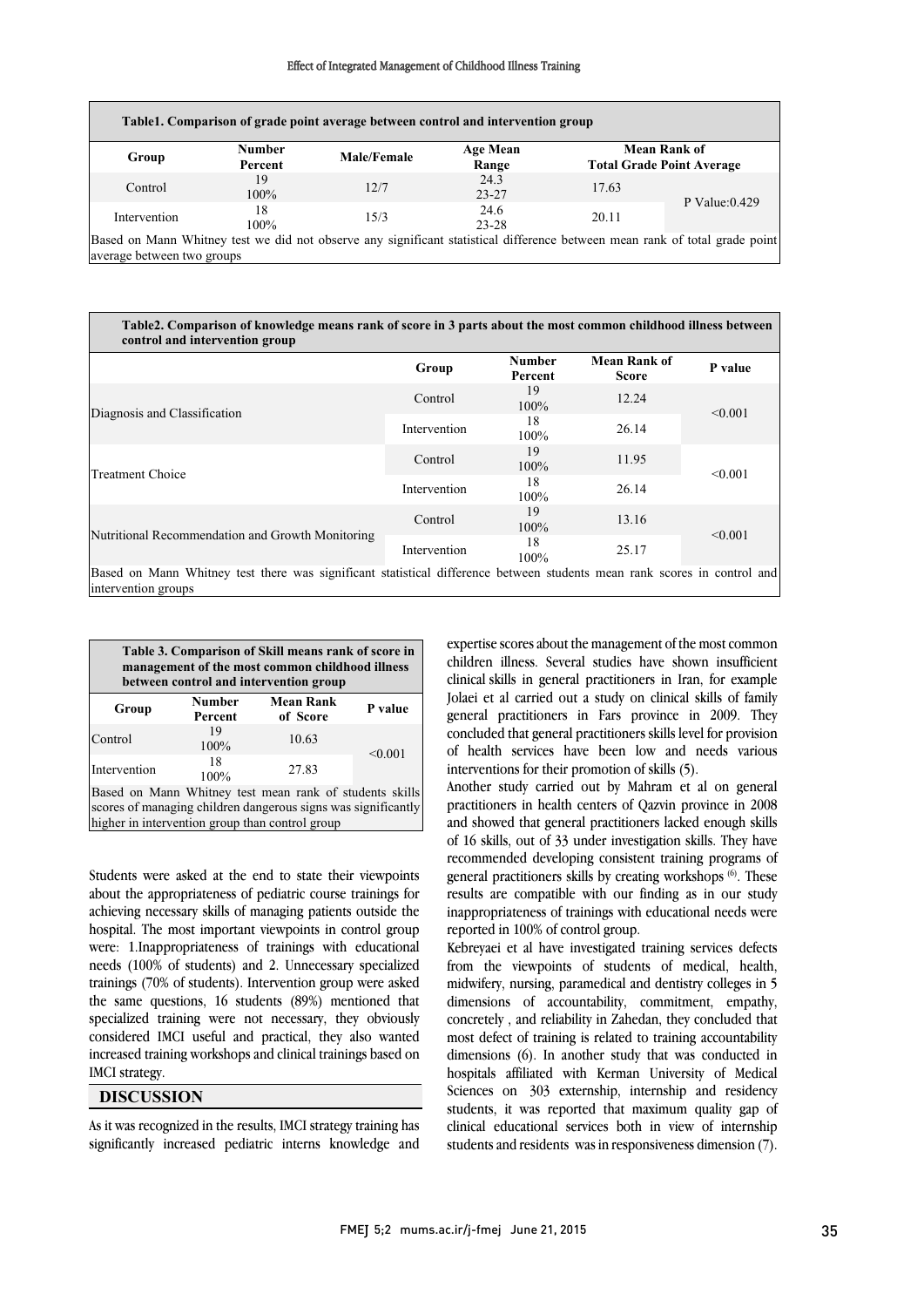Another study on graduated medical students in Kerman university of medical sciences in 2013 has shown according to, self assessment, confidence for some important capabilities like radiography request and interpreting was undesirable and toward achievement expected competencies; it is necessary to modify educational methods (8).

In a similar study Aghamolaei in university of Hormozgan between 2006-2007 assessed training service quality of medical, midwifery, nursing, health and paramedical training quality was also related to accountability dimension for them(9). Results of these four recent studies corresponded to the results of our study poll. As we found most of students both in control and intervention groups emphasized on more practical education according to real colleges students, it was recognized that most defect of mentioned that specialized training were not necessary and educational needs.

 Shirazy et al carried out a study at university of Tehran in 2009-2011 and evaluated needs and training methods of based on ten priorities of questionnaire had demonstrated clinical pharmacology, pediatric and internal emergency, skin diseases, poisonings, surgical emergencies, trauma, burn, CPR, medical laws, forensic medicine, myocardial This study also obviously emphasizes pediatric emergency Ĩ general practitioners from their viewpoints. Training needs infarction, first aids and child psychiatry, respectively(10). importance.

 54.3% of general practitioners stated in the study of Karimi et at in 1 aza province in 2011, that there is a great gap<br>between theoretical learning of students and what they are expected to do in family general practitioner plan, they also considered revision of general practitioners training subjects et al in Yazd province in 2011, that there is a great gap a must (11). This study is compatible with our results.

Efficacy of IMCI education on improvement of clinical skills<br>in health, settings, and also an industion of under five mortality rate have been showed in different studies; Armstrong Schellenberg et al examined implementation of IMCI on improvement of health services to children under 5 is executable in countries with limited resources easily, it improves provision of health services for children and its result can distinguished very fast by increasing in survival and improvement children health (12). The same researcher mortality decrease of children (13%); they also introduced IMCI as an affordable method which has the capacity to be in health services and also on reduction of under five years old in Tanzania. They recommended that this strategy during 1992-2002 concluded that executing IMCI causes used for health facilities (13).

 Furthermore, El Afreen et al in Bangladesh in 2004 compared standard cares in a randomized study, after 2 years of evaluation they concluded that the mean index of proper treatment of children was 54 in IMCI group contrasted to 9 results of implementing IMCI with a group receiving

 in group receiving standard services (0-100 range). They also showed that executing IMCI improves provision of health services and increases using health facilities(14).

 It was recognized in the study of Joao Amaral et al that executing IMCI for children who are 2 months to 5 years providers for diagnosis, classification and proper treatment of children illnesses more than untrained ones significantly (15). Also M Chopra et al examined the implementation of and 2002, they showed that health care workers skills at assessing dangerous signs of ill children, proper classification of illnesses, proper treatment selection and medical counseling has improved significantly compared to old to increase the skill of medical and health services IMCI on children cares quality in north Africa between 2001 pre-intervention (16).

 Regardless some differences in details of several above studies in Iran, almost all of them concluded that we should find a solution to fill the gap between ordinary educational methods and real medical needs for general practitioners. Importance of accountability of medical education have emphasized in most of above studies in Iran.

 Effectiveness of education and implementation of IMCI in child health improvement have been approved in many studies as mentioned above. IMCI strategy have recommended strongly by World Health Organization, especially in developing countries  $(4)$ especially in developing countries.  $(4)$ 

 Our study result emphasized the revision need of training plans in pediatric course and showed IMCI training can be a good intervention in clinical skill improvement for medical students.

 Small sample size in our study was a limitation and study on more students and even in different universities can give us more reliable results.

 Integration of IMCI education in pediatric course can be of this ward. It aims to promote knowledge and awareness of general practitioners related to managing the most common complaints of children. It seems also necessary to carry out in pediatric wards or other clinical wards for medical logical method for improvement of training programs quality more studies to find more effective training strategies either students.

### ACKNOWLEDGEMENTS

 The authors sincerely acknowledge their gratitude to contribution of clinical skill laboratory's staff in Zahedan University of Medical sciences.

 Funding and support and Research committee approval: This article is extracted from research project number 5867, approved and financially supported by Zahedan University of<br>Medical Sciences Medical Sciences.

Conflict of interest: Authors declare no conflict of interest.

### **REFERENCES**

1. World Health Organization. Integrated management of childhood illness: Caring for newborns and children in the community. Geneva: World Health Organization; 2011. 2. World Health Organization.

 Department of Child and Adolescent Health on the management of diarrhoea and pneumonia in HIV-infected infants and children: integrated management of and Development. WHO recommendations

 childhood illness (IMCI). Geneva: World Health Organization; 2010

ֺ֝֡

 3. World Health Organization. Regional Office for Europe. Survey report to identify barriers impeding the implementation of the